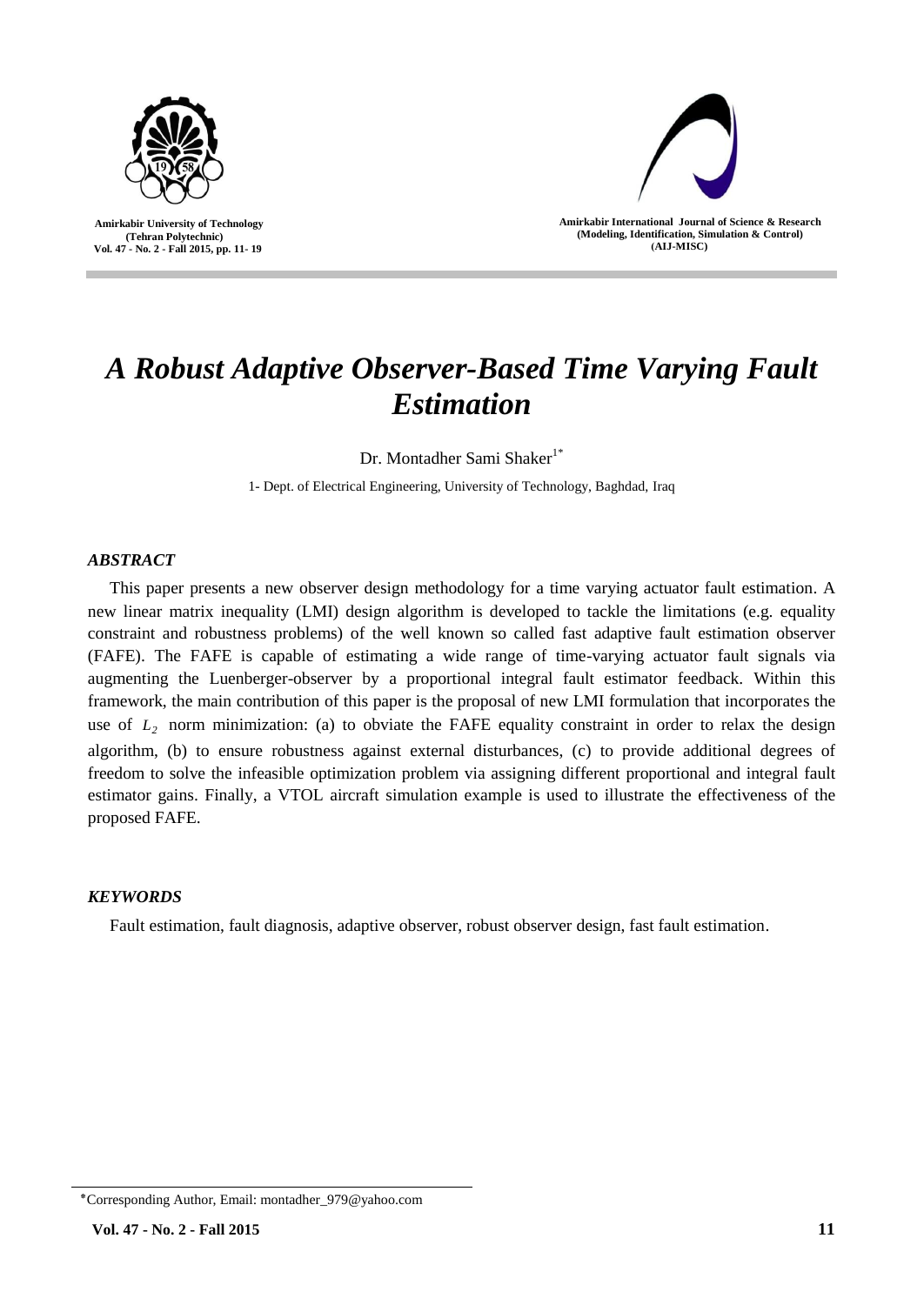#### **1. INTRODUCTION**

Owing to the increasing demand for maintaining reliable controlled system performances under different operating conditions, the last two decades have witnessed an increasing in interest in fault tolerant control (FTC) and, its complementary part, fault detection and diagnosis (FDD) [1-5].

In the literature, many approaches have been proposed for FDD purposes. Recently, the observer-based FDD approach has gains a lot of research attention [6-10]. From fault estimation standing point, there are two observerbased fault estimation approaches. One of the approaches feeds the residual signal, generated by fault detection observer, either to a static gain or to a dynamic filter to produce fault estimate. The second approach is based on the use of adaptive observer in which the estimation of the fault added to the internal observer dynamics [4-5,11-12]. In the two approaches, dealing with time varying fault signal is of paramount importance since the fault estimation accuracy highly affected by the time behaviour of fault signals. Within this framework, some FDD methods have been proposed under the common assumption of constant or slowly varying fault behaviour. In fact, such FDD methods have limited applicability, especially if the estimated fault has utilized in a fault compensation loop. The design of FAFE using LMI formulation that takes into account the effect of the fast time varying fault has been considered in [12]. However, the need for a matrix equality constraint to derive the LMI has lead to increase the design conservatism. Additionally, the effects of external disturbances on fault estimation accuracy has not been taken into account in [12].

In fact, an FDD system's robustness against exogenous input is one of the most important diagnostic issues, especially when the diagnosis becomes a part of an FTC loop; see for example [4-5,13-14]. Moreover, in order to ensure feasible LMI solution, minimizing LMI constraints and relaxing the design conservatism has gained increased researcher's interest [15-17].

Within this framework, in comparison with the work presented in [12], the contribution of this paper is the proposal of new LMI formulation for the FAFE observer to achieve: (1) robustness against external disturbances via *L2* norm minimization; (2) LMI conservatism relaxation through obviating the matrix equality constraint; (3) Increase the design freedom.

The paper is presented as follow, Section 2 gives an illustration to the motivation for this work. Section 3, a new LMI formulation of the FAFE has presented. Finally,

**M. S. Shaker**

simulation results are given to show the effectiveness of the proposed algorithm.

#### **2. PROBLEM STATEMENT AND MOTIVATIONS**

This section describes the conventional FAFE developed in [1] for a linear time invariant system LTI. Let the LTI system affected by the actuator fault described as:

$$
\begin{aligned}\n\dot{x} &= A x + B u + E_f f_a \\
y &= C x\n\end{aligned}
$$
\n(1)

where,  $A \in \mathbb{R}^{n*n}$ ,  $B \in \mathbb{R}^{n*m}$ ,  $E_f \in \mathbb{R}^{n*m_f}$ ,  $C \in \mathbb{R}^{p*n_f}$ are known system matrices,  $x(t) \in \mathbb{R}^n$ ,  $u(t) \in \mathbb{R}^m$ ,  $p(t) \in \mathbb{R}^p$  and  $f_a(t) \in \mathbb{R}^{m_f}$  are the state vector, input vector, output vector, and the actuator fault signal. The conventional adaptive fault diagnosis observer has the following structure:

$$
\dot{\hat{x}} = A\hat{x} + Bu + E_f \hat{f}_a + L(y - \hat{y})
$$
  
\n
$$
\hat{y} = C \hat{x}
$$
\n(2)

where  $\hat{x}(t) \in \mathbb{R}^n$ ,  $\hat{y}(t) \in \mathbb{R}^p$ , and  $\hat{f}_a(t) \in \mathbb{R}^{m_f}$  are the state estimation vector, the observer output vector, and the estimated actuator fault signal. Subtracting (2) from (1), the estimation error dynamics can be given as:

$$
\begin{aligned}\n\dot{e}_x &= (A - LC) e_x + E_f e_f \\
e_y &= Ce_x\n\end{aligned}
$$
\n(3)

where  $e_x$ ,  $e_y$ ,  $e_f$ , are the state estimation error, output estimation error, and the fault estimation error, defined as:

$$
\begin{aligned}\ne_x &= x - \hat{x} \\
e_y &= y - \hat{y} \\
e_f &= f_a - \hat{f}_a\n\end{aligned}
$$
\n(4)

For time varying fault scenario, the first time derivative of *f e* become:

$$
\dot{e}_f = \dot{f}_a - \dot{\dot{f}}_a \tag{5}
$$

*Assumption 1* [1]: if the following assumptions satisfied

- $rank (CE_f) = m_f$
- $\bullet$  The pair  $(A, C)$  is observable.
- Stable invariant zeros of  $(A, E_f, C)$ .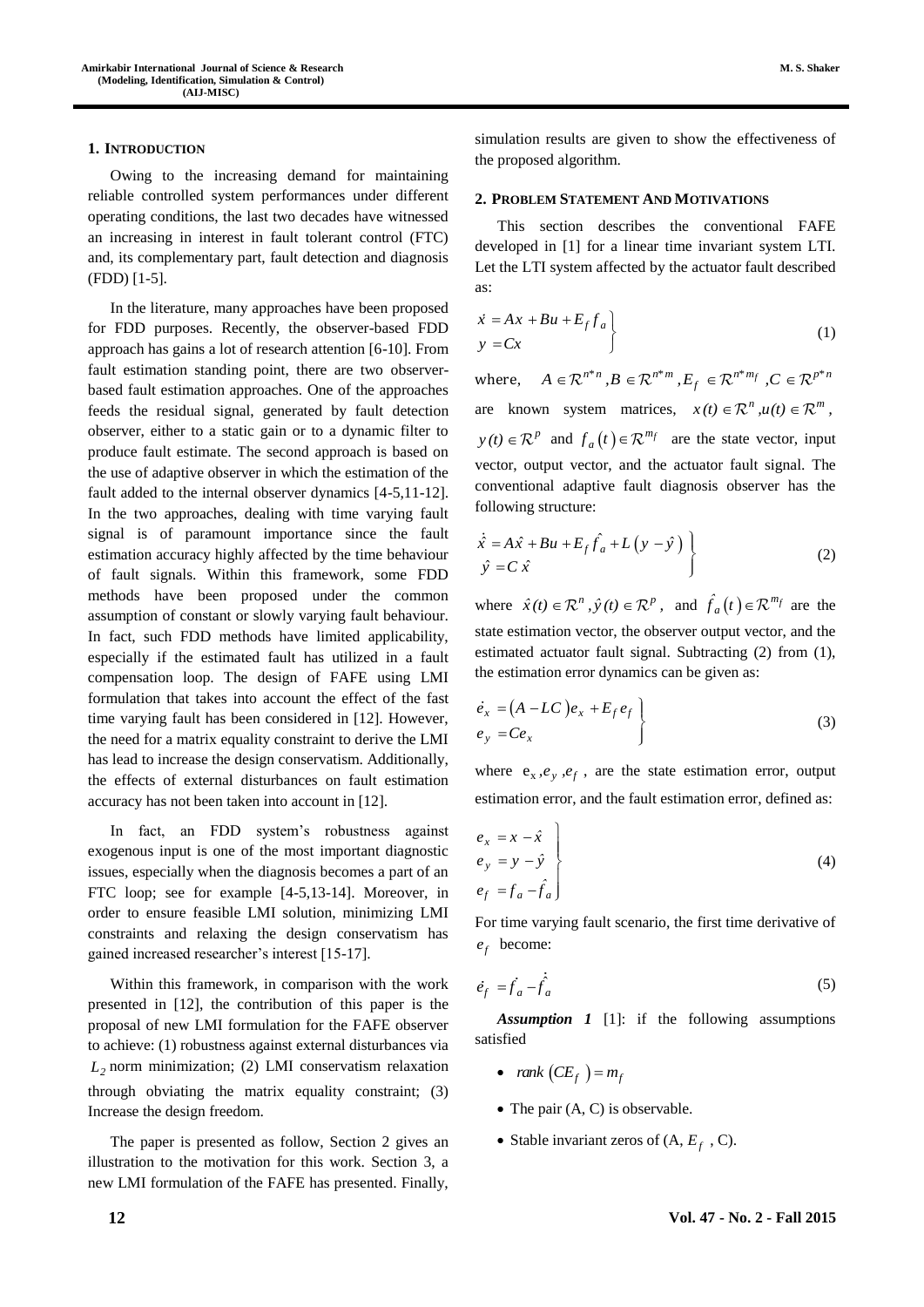The derivative of the fault with respect to time is bounded  $(\dot{f}_a \leq f_b$  *where*  $0 \leq f_b < \infty$ ).

then the following theorem can used to design FAFE:

*Theorem 1* [1]: *under the assumption given above,*  and scalar  $\sigma$ ,  $\mu$  > 0, if there exist symmetric positive *definite matrices*  $P \in \mathbb{R}^{n*n}$ ,  $G \in \mathbb{R}^{m_f * m_f}$ , and matrices  $Y \in \mathbb{R}^{n^*p}$ ,  $F \in \mathbb{R}^{m_f * p}$  such that the following constraints *hold:*

$$
\begin{bmatrix} A_{11} & A_{12} \\ A_{21} & A_{22} \end{bmatrix}
$$
 (6)

$$
E_f^T P = F C \tag{7}
$$

where

 $Y = PL$ 

$$
A_{II} = PA + (PA)^{T} - YC - (YC)^{T}
$$
  

$$
A_{I2} = \frac{-I}{\sigma} (A^{T} PE_{f} - C^{T} Y^{T} E_{f}),
$$

$$
A_{21} = A_{12}^{T},
$$

 $A_{12} = \frac{-2}{\sigma} (E_f^T P E_f + \frac{1}{\sigma \mu} G),$  $=\frac{-2}{\pi} (E_f^T P E_f + \frac{1}{\pi})$ 

then the FAFE algorithm

$$
\hat{f}(t) = \Gamma FC \left( \dot{e}_x + \sigma e_x \right) \tag{8}
$$

can make  $e_x$  and  $e_f$  uniformly ultimately bounded.

The proof can be found in [1] and it is omitted here. However, the following lemma is required:

**Lemma1**: Given a scalar  $\mu > 0$  and symmetric positive definite matrix G, the following inequality holds:

$$
X^T R + R^T X \leq \frac{1}{\mu} X^T G X + \mu R^T G^{-1} R \tag{9}
$$

where *R & X* are two matrices.

*Remark1:* (Robustness problem): The effect of the external disturbances has not been considered in the proposed observer (i.e. Eqs. 2&8) and hence it is not robust in the sense that the existence of disturbances directly affects the estimator dynamics. This would decrease the reliability of the proposed FAFE for FDD and FTC applications.

*Remark2:* (Solving difficulty): the equality constraint in (7), should be solved with (6) simultaneously, leading to the solving difficulty problem. In [2] a transformation of (7) into the following LMI constraint for minimum of  $\tau = 0$  was given:

$$
\begin{bmatrix} \tau I & E_f^T P - F C \\ * & \tau I \end{bmatrix} > 0 \tag{10}
$$

in fact, it is very difficult to find a feasible solution for inequalities (6) and (10) simultaneously for a minimum of  $\tau = 0$ .

*Remark3:* (Design freedom): since the integral and the proportional terms are governed by the same design matrices ( $\Gamma$ *FC*), the proposed fast fault estimation in Eq. (8) does not exploit the available design freedom.

The aforementioned remarks (1, 2, and 3) have motivated us to reformulate the design such that the observer achieves the robustness requirements, relaxes the LMI design constraints, and enhances the degree of freedom so that the design problem can be solved for a wide range of tuning parameters.

## **3. ROBUST OBSERVER BASED FAST ACTUATOR FAULT ESTIMATION**

presents the LMI formulation for robust observer based time varying fault estimation for LTI system with bounded external disturbance. The LTI system considered here has the following form:

$$
\begin{aligned}\n\dot{x} &= Ax + Bu + E_f f_a + E_d d \\
y &= C x\n\end{aligned} \tag{11}
$$

where  $E_d \in \mathbb{R}^{n^* m_d}$  is a known matrix and  $d(t) \in \mathbb{R}^{m_a}$ is the bounded disturbance input. The adaptive observer used here is given as:

$$
\begin{aligned}\n\dot{\hat{x}} &= A\hat{x} + Bu + E_f \hat{f}_a + L(y - \hat{y}) \\
\hat{y} &= C \hat{x} \\
\dot{\hat{f}}_a(t) &= \mathcal{P}[K_1 C \dot{e}_x + K_2 C e_x]\n\end{aligned}
$$
\n(12)

where  $K_1 \in \mathbb{R}^{m_f * p}$ ,  $K_2 \in \mathbb{R}^{m_f * p}$  are the proportional and integral gains, respectively, and  $P \in \mathbb{R}^{m_f * m_f}$  is a symmetric positive definite matrix. After subtracting the observer in (12) from the system (11) the state estimation error will be defined as:

$$
\begin{aligned}\n\dot{e}_x &= (A - LC) e_x + E_f e_f + E_d d \\
e_y &= C e_x\n\end{aligned}
$$
\n(13)

Using Eq. (12) the fault estimation error dynamics will become: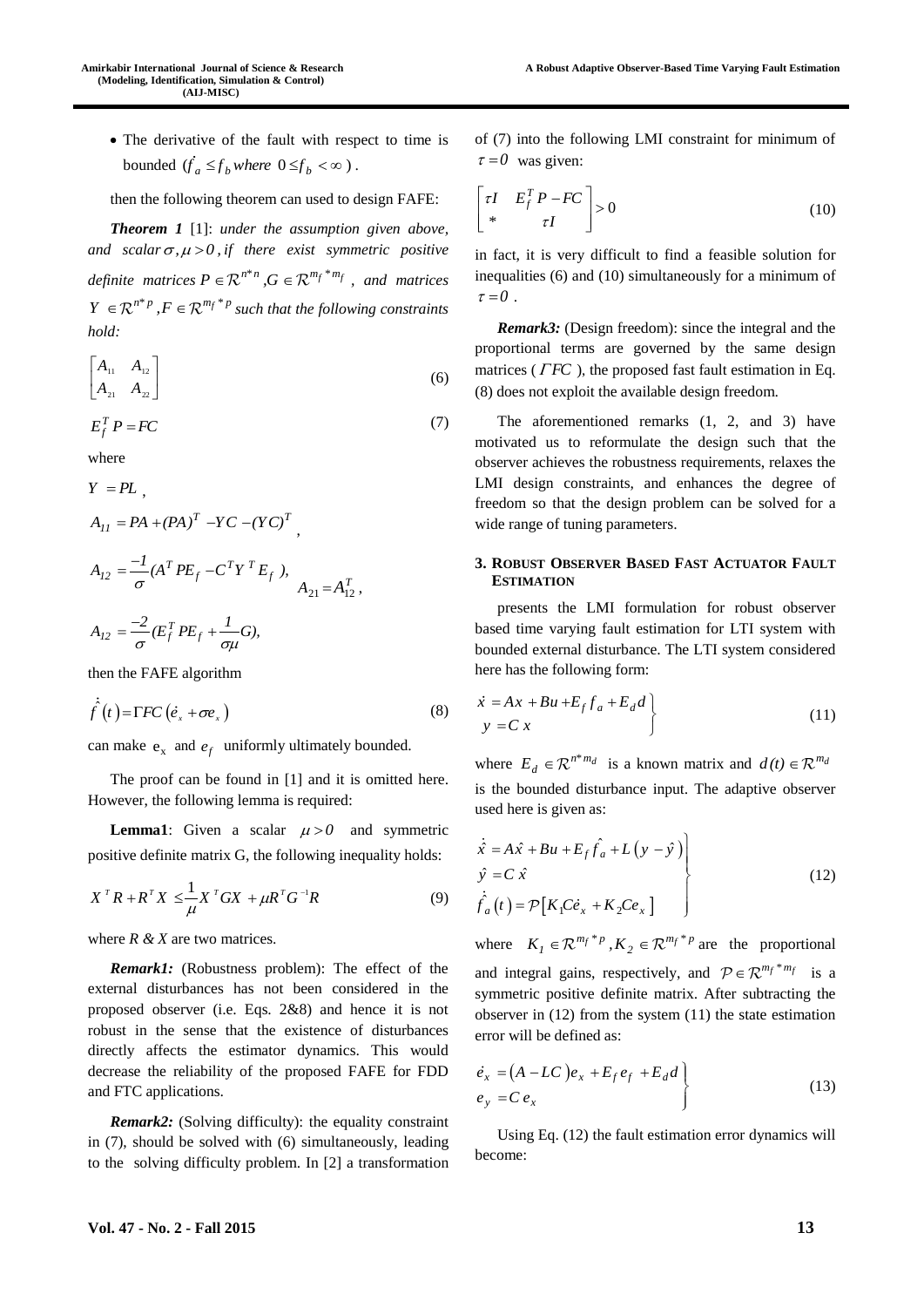$$
\dot{e}_f = \dot{f}_a - \dot{f}_a = \dot{f}_a - \mathcal{P}K_1CAe_x + \mathcal{P}K_1CLCe_x ...
$$
  
- $\mathcal{P}K_2Ce_x - \mathcal{P}K_1CE_f e_f - \mathcal{P}K_1CE_d d$  (14)

By combining Eqs.  $(13)$  &  $(14)$ , the augmented estimation error dynamics can be constructed as defined in Eq.(15):

$$
\dot{\tilde{e}}_a(t) = \tilde{A}\tilde{e}_a + \tilde{N}\tilde{z}
$$
\n(15)

where

$$
\tilde{A} = \begin{bmatrix} A - LC & E_f \\ -\mathcal{P}K_1CA + \mathcal{P}K_1CLC - \mathcal{P}K_2C & -\mathcal{P}K_1CE_f \end{bmatrix}
$$

$$
\tilde{e}_a = \begin{bmatrix} e_x \\ e_f \end{bmatrix}, \tilde{z} = \begin{bmatrix} d \\ f_a \end{bmatrix}, \tilde{N} = \begin{bmatrix} E_d & 0 \\ -\mathcal{P}K_1CE_d & I \end{bmatrix}
$$

Now the objective is to compute the gains L,  $K_1$ , and  $K_2$  that attenuate the effects of the input  $\tilde{z}$ , in Eq. (15), on the estimation error via minimizing the  $\sum_{i=2}^{\infty}$  *norm* ( $\|\tilde{z}\|_2$ ), which should stay below a desired level  $\gamma$ .

*Remark4:* decoupling of disturbance effects is beyond the scope of this paper; however, based on the available information of  $E_f$  and  $E_d$ , the following theorem ensures attenuation of disturbance effects on fault estimation signal via  $L_2$  norm minimization.

**Theorem2:** The augmented estimation error in (15) is stable and the  $L_2$  performance is guaranteed with an attenuation level  $\gamma$ , Provided that the signals  $(f_a, d)$  are bounded, *rank*  $(CE_f) = m_f$ , and the pair  $(A,C)$  is observable, if there exists a symmetric positive definite matrices  $P_1$ ,  $\mathcal{P}^{-1}$  and G , matrices  $H$ ,  $K_1$ ,  $K_2$ , and a scalar  $\mu$  satisfying the following LMI constraint:

Minimize  $\bar{\gamma}$  such that

$$
\begin{bmatrix}\n\Psi_{11} & \Psi_{12} & \Psi_{13} & 0 & 0 & \Psi_{16} & 0 \\
\ast & \Psi_{22} & \Psi_{23} & \Psi_{24} & \Psi_{25} & 0 & 0 \\
\ast & \ast & -7I & 0 & 0 & 0 & 0 \\
\ast & \ast & \ast & -7I & 0 & 0 & 0 \\
\ast & \ast & \ast & \ast & -G^{-1} & 0 & 0 \\
\ast & \ast & \ast & \ast & \ast & -2\mu P_1 & \mu I \\
\ast & \ast & \ast & \ast & \ast & \ast & -G\n\end{bmatrix} < 0
$$
\n(16)

where

$$
L = P_I^{-1} H , \gamma = \sqrt{\overline{\gamma}}
$$
  
\n
$$
\Psi_{II} = P_I A + (P_I A)^T - H C - (H C)^T + w_I
$$
  
\n
$$
\Psi_{I2} = P_I E_f - A^T C^T K_I^T - C^T K_2^T
$$
  
\n
$$
\Psi_{I3} = P_I E_d , \Psi_{I6} = (H C)^T
$$
  
\n
$$
\Psi_{22} = -K_I C E_f - (K_I C E_f)^T + w_2
$$
  
\n
$$
\Psi_{23} = -K_I C E_d , \Psi_{24} = \mathcal{P}^{-1} , \Psi_{25} = K_I C
$$

*Proof:* to achieve the required robustness against exogenous input, the objective of the estimation performance can be represented mathematically as [3]:

$$
\frac{\left\|\tilde{e}_a\right\|_2}{\left\|\tilde{z}\right\|_2} \le \gamma = \int_0^\infty \tilde{e}_a^T \tilde{e}_a dt - \gamma^2 \int_0^\infty \tilde{z}^T \tilde{z} \le 0
$$
\n(17)

To tune optimization of the  $L_2$  performance against the exogenous input  $\tilde{z}$ , the following weighting matrix *W* has been nominated. This turns Eq.17 into the following form:

$$
\int_{0}^{\infty} \tilde{e}_a^T \overline{W} \tilde{e}_a dt - \gamma^2 \int_{0}^{\infty} \tilde{z}^T \tilde{z} \le 0; \ \overline{W} = \begin{bmatrix} w_I & 0 \\ 0 & w_2 \end{bmatrix}
$$

Let  $v(\tilde{e}_a)$  be the candidate Lyapunov function for the augmented system (15)

$$
\upsilon\big(\tilde{e}_a\big) = \tilde{e}_a^T \ \overline{P}\tilde{e}_a \ , \ \text{with} \ \overline{P} > 0 \ ,
$$

to achieve the required performance (17) and stability of augmented system (15) the following inequality must hold [3]:

$$
\dot{\nu}(\tilde{e}_a) + \tilde{e}_a^T \bar{W} \tilde{e}_a - \gamma^2 \tilde{z}^T \tilde{z} < 0 \tag{18}
$$

where  $\dot{v}(\tilde{e}_a)$  is the derivative of the candidate Lyapunov function which can obtained easily using Eq.15 and  $\nu(\tilde{e}_a)$  as:

$$
\dot{\nu}(\tilde{e}_a) = \tilde{e}_a^T \left( \tilde{A}^T \ \bar{P} + \bar{P} \tilde{A} \right) \tilde{e}_a + \tilde{e}_a^T \ \bar{P} \tilde{N} \tilde{z} + \tilde{z}^T \tilde{N}^T \ \bar{P} \tilde{e}_a \tag{19}
$$

Substituting Eq. (19) into inequality (18) and rearrange the result into matrix form yields:

$$
\begin{bmatrix} \tilde{e}_a \\ \tilde{z} \end{bmatrix}^T \begin{bmatrix} \tilde{A}^T \ \bar{P} + \bar{P} \ \tilde{A} + \bar{W} & \bar{P} \ \tilde{N} \\ \tilde{N}^T \ \bar{P} & -\gamma^2 I \end{bmatrix} \begin{bmatrix} \tilde{e}_a \\ \tilde{z} \end{bmatrix} < 0 \tag{20}
$$

inequality (20) implies the following inequality.

$$
\begin{bmatrix} \tilde{A}^T & \bar{P} + \bar{P}\,\tilde{A} + \bar{W} & \bar{P}\,\tilde{N} \\ \tilde{N}^T & \bar{P} & -\gamma^2 I \end{bmatrix} < 0 \tag{21}
$$

To be convenient with (15),  $\overline{P}$  is structured as:

**14 Vol. 47 - No. 2 - Fall 2015**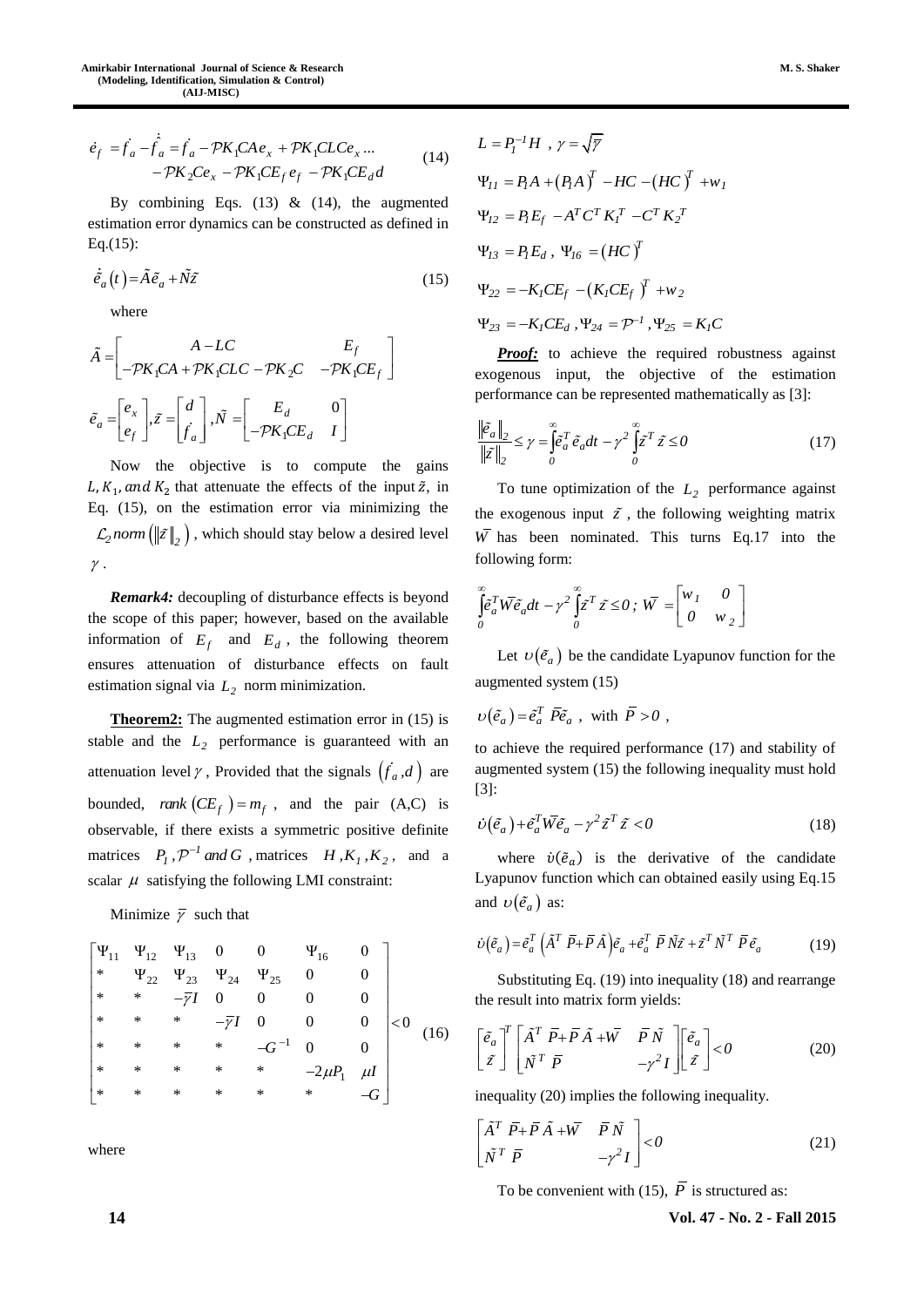$$
\overline{P} = \begin{bmatrix} P_l & 0 \\ 0 & \mathcal{P}^{-l} \end{bmatrix} > 0 \tag{22}
$$

Substitute the corresponding values of P, A, and N and use the following variable changes  $H = P<sub>l</sub> L$ ,  $\gamma = \sqrt{\overline{\gamma}}$  in to the inequality (21) to obtain:

$$
\Pi_{ij} = \begin{bmatrix} \Omega_{11} & \Omega_{12} & \Omega_{13} & 0 \\ * & \Omega_{22} & \Omega_{23} & \Omega_{24} \\ * & * & -\overline{\gamma}I & 0 \\ * & * & * & -\overline{\gamma}I \end{bmatrix} < 0
$$
 (23)

where,

$$
\Omega_{11} = P_I A + (P_I A)^T - HC - (HC)^T + w_I
$$
  
\n
$$
\Omega_{12} = P_I E_f - A^T C^T K_I^T + C^T L^T C^T K_I^T - C^T K_I^T
$$
  
\n
$$
\Omega_{13} = P_I E_d, \ \Omega_{22} = -K_I C E_f - (K_I C E_f)^T
$$
  
\n
$$
\Omega_{23} = -K_I C E_d, \ \Omega_{24} = \mathcal{P}^{-1}
$$

It is clear that (23) is not linear due to the term  $C^T L^T C^T K_I^T$  and its transpose. Inequality (23) can be rearranged to have the form given in inequality (24) given below:

$$
\vec{P} = \begin{bmatrix} I_1 & 0 & 0 \\ 0 & P^{-1} \end{bmatrix} > 0
$$
\n(22) 
$$
\vec{P} = \begin{bmatrix} I_1 & 0 & 0 \\ 0 & P^{-1} \end{bmatrix} > 0
$$
\n(23) 
$$
\vec{P} = \begin{bmatrix} I_2 & 0 & 0 \\ 0 & 0 & 0 \\ 0 & 0 & 0 \\ 0 & 0 & 0 \\ 0 & 0 & 0 \\ 0 & 0 & 0 \\ 0 & 0 & 0 \\ 0 & 0 & 0 \\ 0 & 0 & 0 \\ 0 & 0 & 0 \\ 0 & 0 & 0 \\ 0 & 0 & 0 \\ 0 & 0 & 0 \\ 0 & 0 & 0 \\ 0 & 0 & 0 \\ 0 & 0 & 0 \\ 0 & 0 & 0 \\ 0 & 0 & 0 \\ 0 & 0 & 0 \\ 0 & 0 & 0 \\ 0 & 0 & 0 \\ 0 & 0 & 0 \\ 0 & 0 & 0 \\ 0 & 0 & 0 \\ 0 & 0 & 0 \\ 0 & 0 & 0 \\ 0 & 0 & 0 \\ 0 & 0 & 0 \\ 0 & 0 & 0 \\ 0 & 0 & 0 \\ 0 & 0 & 0 \\ 0 & 0 & 0 \\ 0 & 0 & 0 \\ 0 & 0 & 0 \\ 0 & 0 & 0 \\ 0 & 0 & 0 \\ 0 & 0 & 0 \\ 0 & 0 & 0 \\ 0 & 0 & 0 \\ 0 & 0 & 0 \\ 0 & 0 & 0 \\ 0 & 0 & 0 \\ 0 & 0 & 0 \\ 0 & 0 & 0 \\ 0 & 0 & 0 \\ 0 & 0 & 0 \\ 0 & 0 & 0 \\ 0 & 0 & 0 \\ 0 & 0 & 0 \\ 0 & 0 & 0 \\ 0 & 0 & 0 \\ 0 & 0 & 0 \\ 0 & 0 & 0 \\ 0 & 0 & 0 \\ 0 & 0 & 0 \\ 0 & 0 & 0 \\ 0 & 0 & 0 \\ 0 & 0 & 0 \\ 0 & 0 & 0 \\ 0 & 0 & 0 \\ 0 & 0 & 0 \\ 0 & 0 & 0 \\ 0 & 0 & 0 \\ 0 & 0 & 0 \\ 0 & 0 & 0 \\ 0 & 0 & 0 \\ 0 & 0 & 0 \\ 0 & 0 & 0 \\ 0 & 0 & 0 \\ 0 & 0 & 0 \\ 0 & 0 & 0 \\ 0 & 0 &
$$

where

$$
\overline{\Omega}_{I2} = P_I E_f - A^T C^T K_I^T - C^T K_2^T
$$

use Lemma 1 and Schur theorem to obtain (25) from (24):

$$
\mathbb{N}_{ij} < 0 \tag{25}
$$

where,

$$
\mathbb{N}_{ij} = \begin{bmatrix} \Omega_{11} & \overline{\Omega}_{12} & \Omega_{13} & 0 & 0 & \vdots & C^T L^T \\ * & \Omega_{22} & \Omega_{23} & \Omega_{24} & K_1 C & 0 \\ * & * & -\overline{\gamma}I & 0 & 0 & 0 \\ * & * & * & -\overline{\gamma}I & 0 & 0 \\ * & * & * & * & -\overline{\gamma}I & 0 & 0 \\ * & * & * & * & * & -G \end{bmatrix}
$$

where  $G$  is as defined in Lemma1. Now (25) is linear, but there still a need to represent the estimator gain  $L$  in (25) in term of the variable  $H = P<sub>I</sub> L$ . Hence, (25) is divided as shown above, and rewritten as:

$$
N_{ij} = \begin{bmatrix} N_{11} & N_{12} \\ * & N_{22} \end{bmatrix} < 0
$$
 (26)

*Lemma 2***.** (Congruence) Consider two matrices M and *Q* , if M is positive definite and if *Q* is a full column rank matrix, then the matrix  $Q^T * M * Q$  is positive definite. Furthermore, letting

$$
Q = \begin{bmatrix} I & 0 \\ 0 & P_I \end{bmatrix}
$$

the following inequalities are held.

$$
\begin{cases} Q * \mathbb{N}_{ij} * Q^T < 0 \\ \begin{bmatrix} \mathbb{N}_{11} & \mathbb{N}_{12} P_l \\ P_I \mathbb{N}_{12} & P_I \mathbb{N}_{22} P_I \end{bmatrix} < 0 \end{cases} \tag{27}
$$

Inequality (27) implies  $\mathbb{N}_{22} < 0$  then the following inequality holds [4-5]:

$$
\left(P_{1} + \mu \mathbb{N}_{22}^{-1}\right)^{T} \mathbb{N}_{22} \left(P_{1} + \mu \mathbb{N}_{22}^{-1}\right) \leq 0 \Leftrightarrow ...
$$

$$
P_{1} \mathbb{N}_{22} P_{1} \leq -2 \mu P_{1} - \mu^{2} \mathbb{N}_{22}^{-1}
$$
(28)

where  $\mu$  is a scalar

Substitute (28) into (27) and use the Schur complement, then (27) holds if the following inequality holds:

$$
\begin{bmatrix}\n\mathbb{N}_{11} & \mathbb{N}_{12}P_1 & 0 \\
\mathbb{N}_{21}P_1 & -2\mu P_1 & \mu I \\
0 & \mu I & \mathbb{N}_{22}\n\end{bmatrix} < 0
$$
\n(29)

After substitution  $\mathbb{N}_{11}$ ,  $\mathbb{N}_{12}$ ,  $\mathbb{N}_{21}$ ,  $\mathbb{N}_{22}$  and simple manipulation the LMI in (16) is obtained. This completes the proof.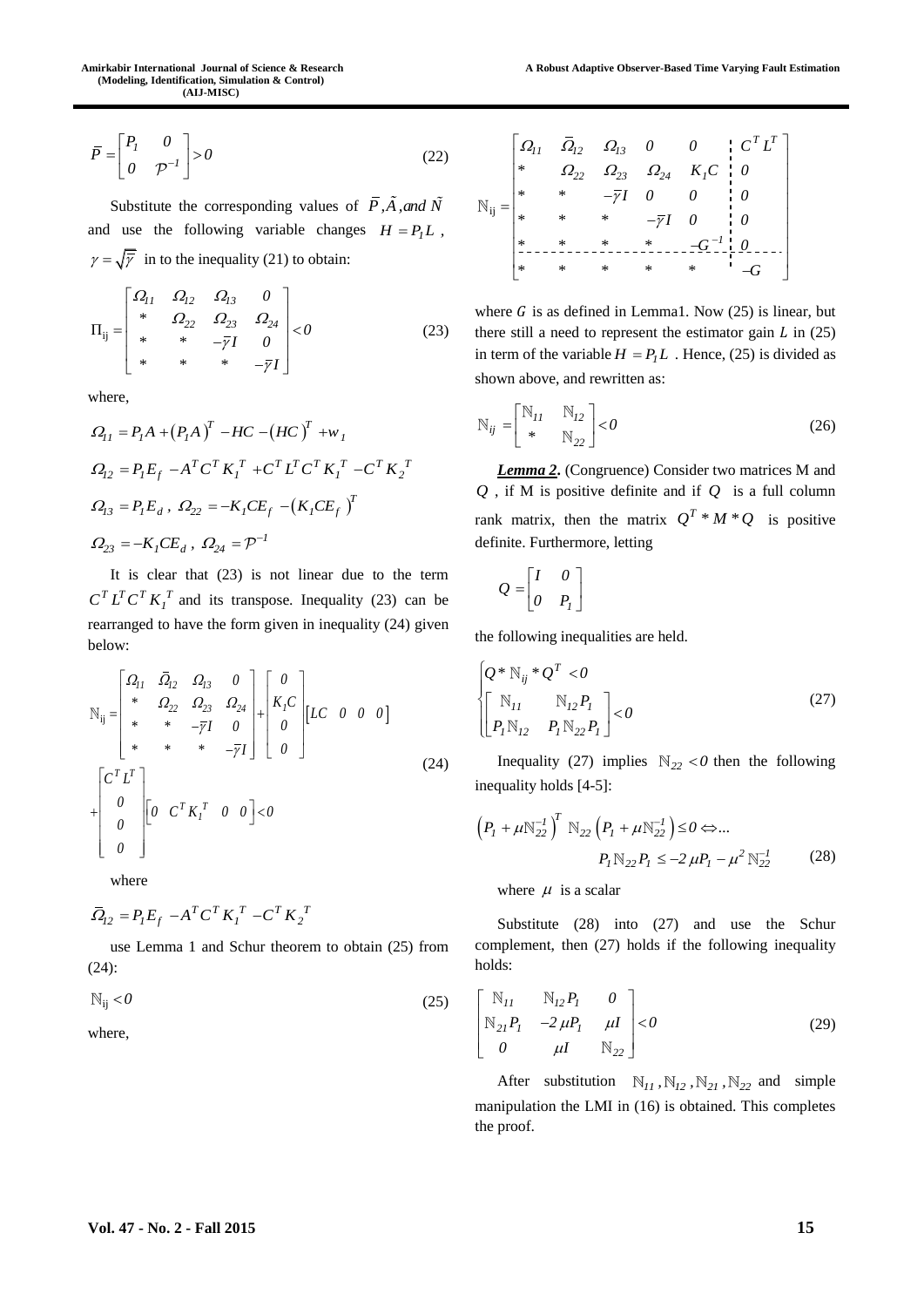*Remark5:* Compared with the work presented in [1-3], the main contributions offered by the LMI design constraint (inequality (16)) developed in this paper are:

- 1) A great design simplification has achieved via obviating the equality constraint from the design algorithm (see Eq.  $(7)$ ). Whereas, in [1-2] it is necessary to solve inequality (10) for a minimum of  $\tau = 0$  which is often infeasible.
- 2) The LTI system considered in this paper is affected by both actuator fault and disturbance simultaneously. Moreover, the developed design algorithm guarantees robustness against exogenous inputs via the  $L_2$  norm minimization with an attenuation level  $(\gamma)$ . On the other hand, only fault estimation has been studied in [1] without considering any external disturbances effect.
- 3) The proposed method considers different gains for the proportional and integral terms of the fault estimator (see Eq. (12)). This allows more freedom for the selection of the tuning parameters in (16).

The proposed observer in (12) guarantees accurate fault estimation of time varying signals in the presence of external disturbances. On the other hand, the work in [3] focuses only on residual signal generation without any care for fault estimation and its time varying behavior.

### **4. SIMULATION EXAMPLE**

This section presents simulation results that illustrate the theory introduced in the previous sections using the linearized dynamic model of a VTOL aircraft in the vertical plane [1]. The state space model of the VTOL given below:

$$
\begin{aligned}\n\dot{x} &= Ax + Bu + E_f f_a + E_d d \\
y &= C x\n\end{aligned}\n\bigg\} \tag{30}
$$

where  $x(t) = [V_h, V_v, q, \theta]$  and  $u(t) = [\delta_c, \delta_l]$  are respectively the state and the input vector,  $V_h$  is the horizontal velocity,  $V_v$  is the vertical velocity,  $q$  is the pitch rate, and  $\theta$  is the pitch angle; collective pitch control  $\delta_c$  and longitudinal cyclic pitch control  $\delta_l$ . The model parameters are given as:

$$
A = \begin{bmatrix} -9.9477 & -0.7476 & 0.2632 & 5.0337 \\ 52.1659 & 2.7452 & 5.5532 & -24.4221 \\ 26.0922 & 2.6361 & -4.1975 & -19.2774 \\ 0 & 0 & 1 & 0 \end{bmatrix}
$$

| $B = \begin{bmatrix} 0.4422 & 0.1761 \\ 3.5446 & -7.5922 \\ 5.5200 & 4.4900 \\ 0 & 0 \end{bmatrix}, C = \begin{bmatrix} I & 0 & 0 & 0 \\ 0 & I & 0 & 0 \\ 0 & 0 & 0 & I \end{bmatrix}$                |  |
|-------------------------------------------------------------------------------------------------------------------------------------------------------------------------------------------------------|--|
| $E_f=\begin{bmatrix} 0.442 & 0.176\\3.545 & -7.592\\5.520 & 4.490\\0 & 0 \end{bmatrix}, D_f=\begin{bmatrix} I & 0\\0 & I\\0 & 0 \end{bmatrix}, E_d=\begin{bmatrix} 0.15\\0.30\\0.20\\0 \end{bmatrix}$ |  |

Figures given below present the results of using the proposed robust estimator for different actuator fault scenarios  $f_1(t)$ ,  $f_2(t)$  (i.e.  $f_a = [f_1(t) \ f_2(t)]^T$ ) given in Eqs.  $(31)$  &  $(32)$  and the external disturbance  $d(t)$  shown in Figure 1. The faulty signals are nominated so that  $f_a$  covers a wide range of time varying fault scenarios such as abrupt changes, constant scale, time varying faults.

$$
f_I(t) = \begin{cases} 0 & 0 \le t < 2 \\ 0.3 & 2 \le t \end{cases} \tag{31}
$$

$$
f_2(t) = \begin{cases} 0 & 0 \le t < 2 \\ 0.3\sin t & 2 \le t \end{cases}
$$
 (32)

*Remark* 6: the proposed observer design algorithm has been tested for the following scenarios:

- Scenario 1: the LMI (16) is solved for different actuator fault estimation gains (i.e.  $K_1 \neq K_2$  in Eq.12). for this scenario the following results are obtained.
- For  $\mu = 0.01$  and  $G = 200 * diag(4, 4)$

$$
K_{I} = \begin{bmatrix} 0.0028 & 0.0031 & -0.0058 \\ 0.0040 & -0.0047 & 0.0133 \end{bmatrix}
$$
  
\n
$$
K_{2} = \begin{bmatrix} 0.1956 & 0.0173 & -0.1062 \\ 0.2528 & 0.0134 & -0.1084 \end{bmatrix}
$$
  
\n
$$
L = \begin{bmatrix} 0.1792 & -0.0013 & 0.0082 \\ 0.1819 & 0.0212 & -0.1214 \\ 1.7387 & 0.1671 & -0.9079 \\ 0.0089 & -0.0257 & 0.1863 \end{bmatrix}
$$

*0.0086*

 Scenario 2: the LMI (16) is solved for similar actuator fault estimation gains (i.e.  $K_1 = K_2$  in Eq.12). For this scenario, the solution is infeasible.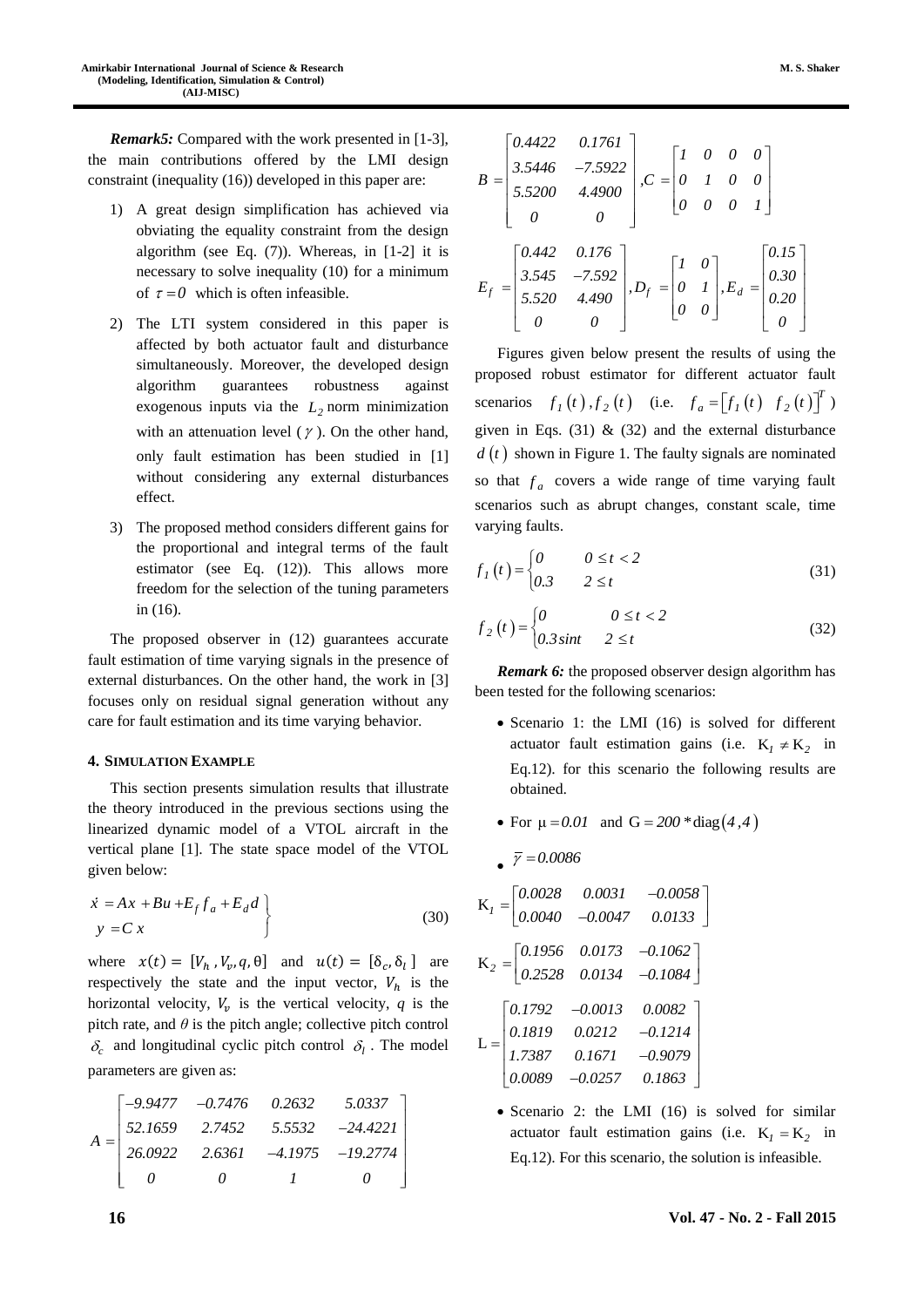For  $\mu = 0.01$  and  $G = 200 * diag(4, 4)$ 

The LMI constraints were found infeasible.



Fig. 1. The disturbance signal  $(d(t))$ 

Firstly, the simulation considers the effect of the two fault signals separately without considering the  $d(t)$ effect. Fig. 2 shows the capability of the proposed observer to track abrupt change fault (at time  $= 2$ sec.) and constant fault signal (time  $>$  2sec). Clearly, owing to the time varying behaviour of  $f_a$ ,  $f_a \neq 0$  at time = 2sec, whereas,  $\dot{f}_a = 0$  for time > 2sec. This in turn affects the fault estimation accuracy as stated in Eq. 15.

Fig. 3 shows the fault signals  $f_2(t)$  and its estimation. In this case,  $f_a \neq 0$  for time > 2sec and hence the estimation error always slightly deviates from zero due to  $\ddot{f}_a \neq 0$ .





**Fig. 3. The** () **and its estimation**

Figs. 4  $\&$  5 show the estimation of the actuator fault signals where both affect the system simultaneously without the presence of the disturbance. It is clear that the proposed algorithm can isolate the effects of simultaneous actuator faults.



Fig. 4. The  $f_1(t)$  estimation with effect of  $f_2(t)$ 



Fig. 5. The  $f_2(t)$  estimation with effect of  $f_1(t)$ 

On the other hand, Figs.  $6 \& 7$  repeat the results shown in Figs. 4  $\&$  5 under the effect of the disturbance on both faults separately.



Fig. 7. The  $f_2(t)$  estimation with effect of  $d(t)$ 

*-0.4*

*0 1 2 3 4 5 6 7 8 9 10*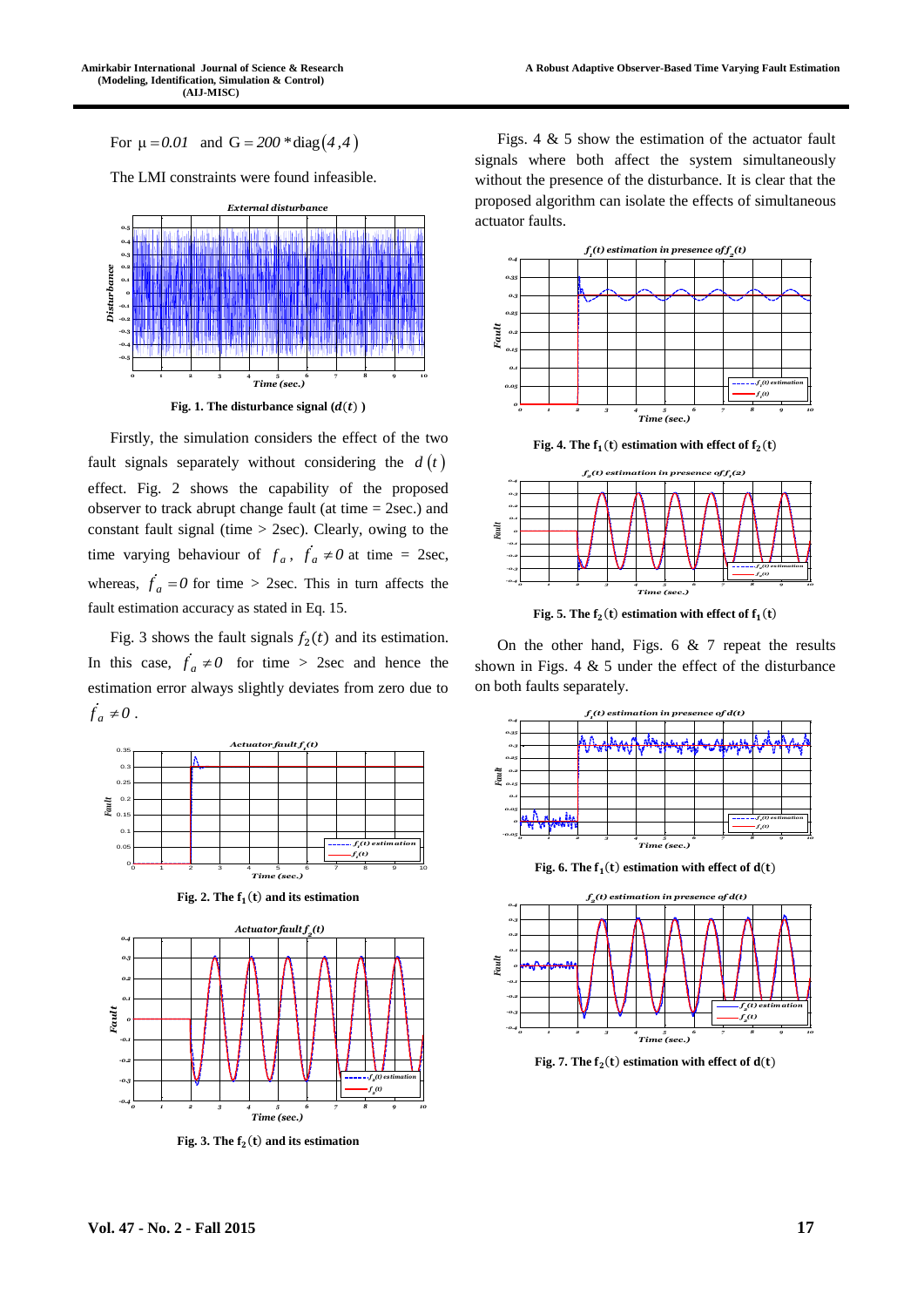## **5. CONCLUSIONS**

In this paper, a new LMI formulation for robust observer-based FAFE was proposed. The proposed algorithm offers a relaxed LMI design constraint via obviating the need for incorporating the equality constraint. Moreover, the robustness against external disturbances has been considered through the attenuation of the *L2* norm of the exogenous inputs on the estimation error. Furthermore, the use of different gains for the proportional and integral terms in the fault estimator dynamics provides freedom in determining a solution to the design problem for a wide range of tuning parameters.

Obviously, fault estimation methods offer great advantages compared with classical residual based FDD methods. This is because fault estimation provides more information such as fault time behaviour, fault severity, and the possibility of using the estimation to compensate for fault effects within the closed-loop system. On the other hand, owing to the importance of the fault estimation accuracy for FDD and FTC, the observer-based fault estimator design must take into account the effects of fault time varying behaviour and the disturbance.

# **REFERENCES**

- [1] S. Qikun, J. Bin, S. Peng, and L. Cheng-Chew, "Novel Neural Networks-Based Fault Tolerant Control Scheme With Fault Alarm," *IEEE Trans. on Cybernetics,* vol. 44, no. 11, pp. 2190-2201, 2014.
- [2] L. Ming, C. Xibin, and S. Peng, "Fuzzy-Model-Based Fault-Tolerant Design for Nonlinear Stochastic Systems Against Simultaneous Sensor and Actuator Faults," IEEE Trans. on Fuzzy Systems, vol. 21, no. 5, pp. 789-799, 2013.
- [3] T. Jain, J. J. Yame, and D. Sauter, "A Novel Approach to Real-Time Fault Accommodation in NREL's 5-MW Wind Turbine Systems," IEEE Trans. on Sustainable Energy, vol. 4, no. 4, pp. 1082-1090, 2013.
- [4] M. Sami and R. J. Patton, "Active sensor fault tolerant output feedback tracking control for wind turbine systems via T–S model," Engineering Applications of Artificial Intelligence, vol. 34, no. 0, pp. 1-12, 2014.
- [5] M. Sami and R. J. Patton, "Active Fault Tolerant Control for Nonlinear Systems with Simultaneous Actuator and Sensor Faults," Int. J. of Control, Automation, and Systems, vol. 11, no. 6, pp. 1149- 1161, 2013.
- [6] R. J. Patton, L. Chen, and S. Klinkhieo, "An LPV pole-placement approach to friction compensation

as an FTC problem," Int. J. Appl. Math. Comput. Sci., vol. 22, no. 1, pp. 149–160, 2012.

- [7] H. Alwi, C. Edwards, and A. Marcos, "Fault reconstruction using a LPV sliding mode observer for a class of LPV systems," J. of the Franklin Institute, vol. 349, no. 2, pp. 510-530, 2012.
- [8] X. Wei and M. Verhaegen, "Sensor and actuator fault diagnosis for wind turbine systems by using robust observer and filter," Wind Energy, vol. 14, no. 4, pp. 491-516, 2011.
- [9] M. Sami and R. J. Patton, "Global wind turbine FTC via T-S fuzzy modelling and control," 8th IFAC Symposium on Fault Detection, Supervision and Safety of Technical Processes, Mexico City, Mexico, 29-31 Aug 2012.
- [10] M. Sami and R. J. Patton, "An FTC approach to wind turbine power maximisation via T-S fuzzy modelling and control," 8th IFAC Symposium on Fault Detection, Supervision and Safety of Technical Processes, Mexico City, Mexico, 29-31 Aug 2012.
- [11] L. Zhang and A. Q. Huang, "Model-based fault detection of hybrid fuel cell and photovoltaic direct current power sources," J. of Power Sources, vol. 196, no. 11, pp. 5197-5204, 2011.
- [12] K. Zhang, B. Jiang, and V. Cocquempot, "Adaptive Observer-based Fast Fault Estimation," Int. J. of Control, Automation, & Systems, vol. 6, no. 3, pp. 320-326, June 2008.
- [13] B. Jiang, K. Zhang, and P. Shi, "Integrated Fault Estimation and Accommodation Design for Discrete-Time Takagi-Sugeno Fuzzy Systems With Actuator Faults," IEEE Trans. on Fuzzy Systems, vol. 19, no. 2, pp. 291-304, 2011.
- [14] M. Sami and R. J. Patton, "A Fault Tolerant Control Approach to Sustainable Offshore Wind Turbines," in Wind Turbine Control and Monitoring, N. Luo, et al., Eds., ed: Springer, 2014.
- [15] K. Tanaka and H. O. Wang, Fuzzy Control Systems Design and Analysis: A Linear Matrix Inequality Approach: John Wiley, 2001.
- [16] M. C. M. Teixeira and S. H. Zak, "Stabilizing controller design for uncertain nonlinear systems using fuzzy models," IEEE Trans. on Fuzzy Systems vol. 7, no. 2, pp. 133-142, 1999.
- [17] H. D. Tuan, P. Apkarian, T. Narikiyo, and Y. Yamamoto, "Parameterized linear matrix inequality techniques in fuzzy control system design," IEEE Trans. on Fuzzy Systems, vol. 9, no. 2, pp. 324-332, 2001.